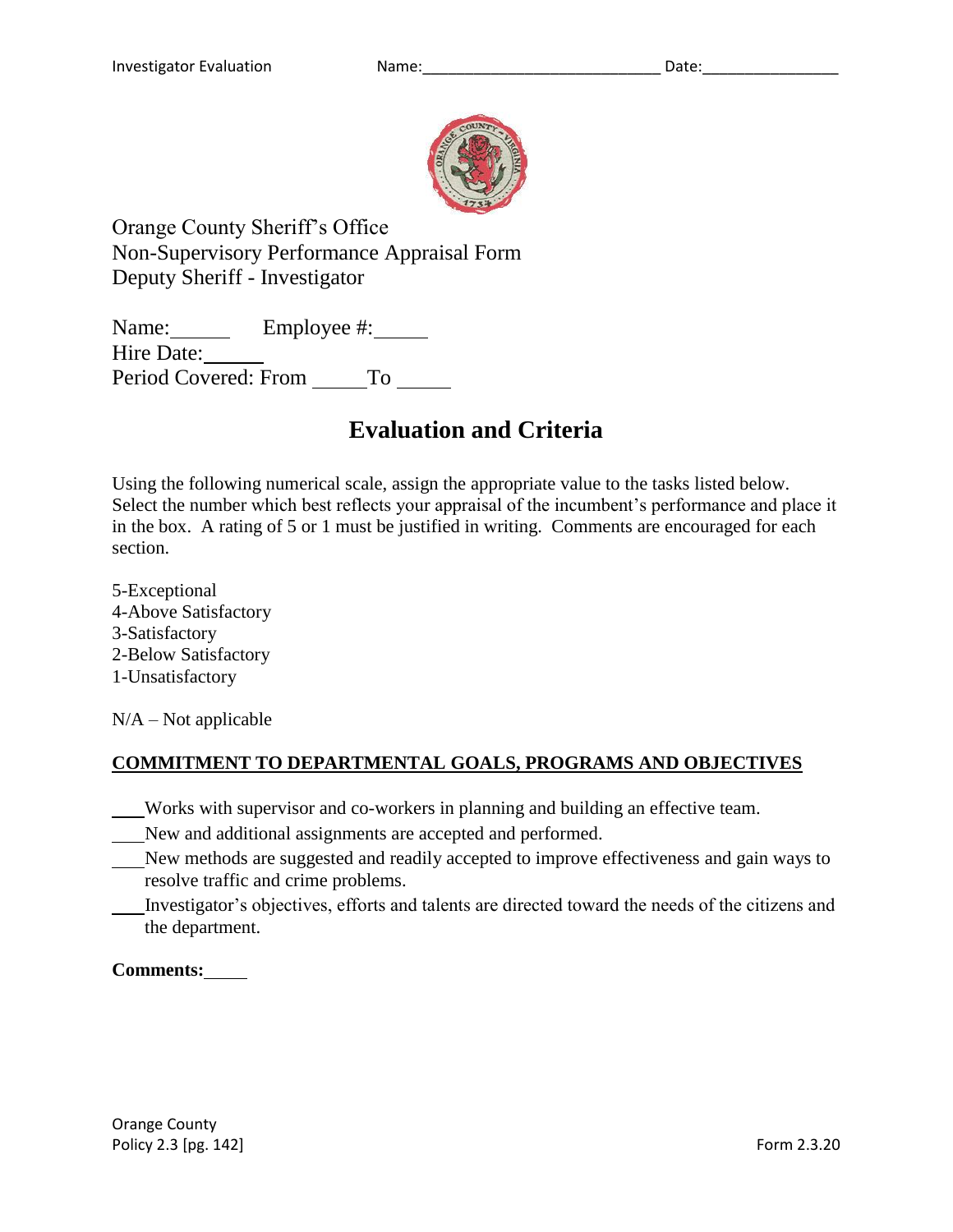#### **RESPONSE TO RADIO CALLS AND ASSIGNMENTS**

- Response is made without delay.
- Further action is rarely needed in minor cases.
- Transmissions are clear, concise, and courteous.
- Radio calls are not missed without a valid cause.
- Assistance provided is appropriate to the need or problem.
- Proper radio procedures are followed.

#### **Comments:**

#### **INVESTIGATION OF CRIMES**

- Appropriate investigative steps are taken.
- Investigations are thorough and all leads are exhausted.
- Evidence is properly preserved, photographed, collected, and thoroughly described.
- Collected evidence is properly packaged, documented, and sent off for examination in a timely manner.
- Other divisions or agencies are properly notified as required.
- Meets and communicates with Commonwealth's Attorney's Office.
- Testimony in court accurately reflects accumulated evidence.
- Prepared for court cases with no unexcused court absences.
- Proper procedures followed and orders completed for destruction of evidence.
- Conclusions concerning case disposition are factually based and well documented.

**Comments:**

#### **APPREHENSION, ARREST AND PROCESSING OF CRIMINAL SUSPECTS**

- All necessary information is included in arrest reports.
- Proper warrant procedures are followed.
- Proper interrogation methods are used.
- No substantiated complaints are received concerning the arrest actions taken.
- Adheres to department's policy on use of force.

#### **Comments:**

Orange County Policy 2.3 [pg. 143] Form 2.3.20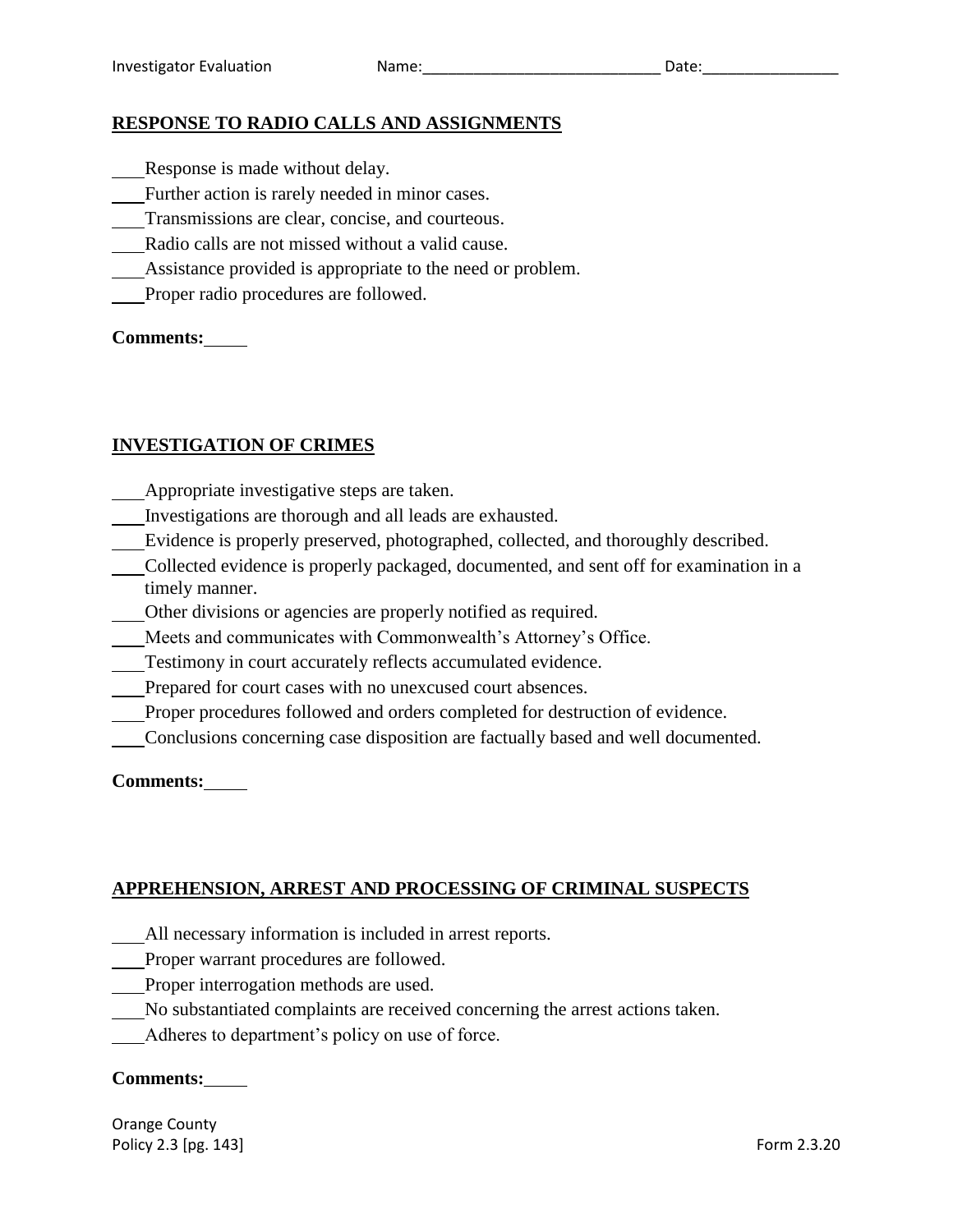# **PERFORMANCE UNDER STRESSFUL, UNUSUAL OR EMERGENCY CONDITIONS**

- When under unusual circumstances, no serious deviations from expected performance are demonstrated.
- Composure is maintained under stress.
- No major errors are identified by the supervisor during or after the incident.
- Handles difficult situations in a very confident and professional manner.
- Judgment results from sound evaluation of all factors involved.

#### **Comments:**

# **EXTERNAL PUBLIC RELATIONS**

No verbal abuse of citizens.

- Courtesy is demonstrated at all times to all people.
- Is tactful and displays good self-control when in contact with irate individuals.

#### **Comments:**

# **INTERNAL COMMUNICATION AND COOPERATION**

- Completes assignments in harmony with others and is a good team worker.
- Problems which occur in work relationships are promptly resolved.
- Readily assists and backs up others.
- Trains and guides less experienced personnel.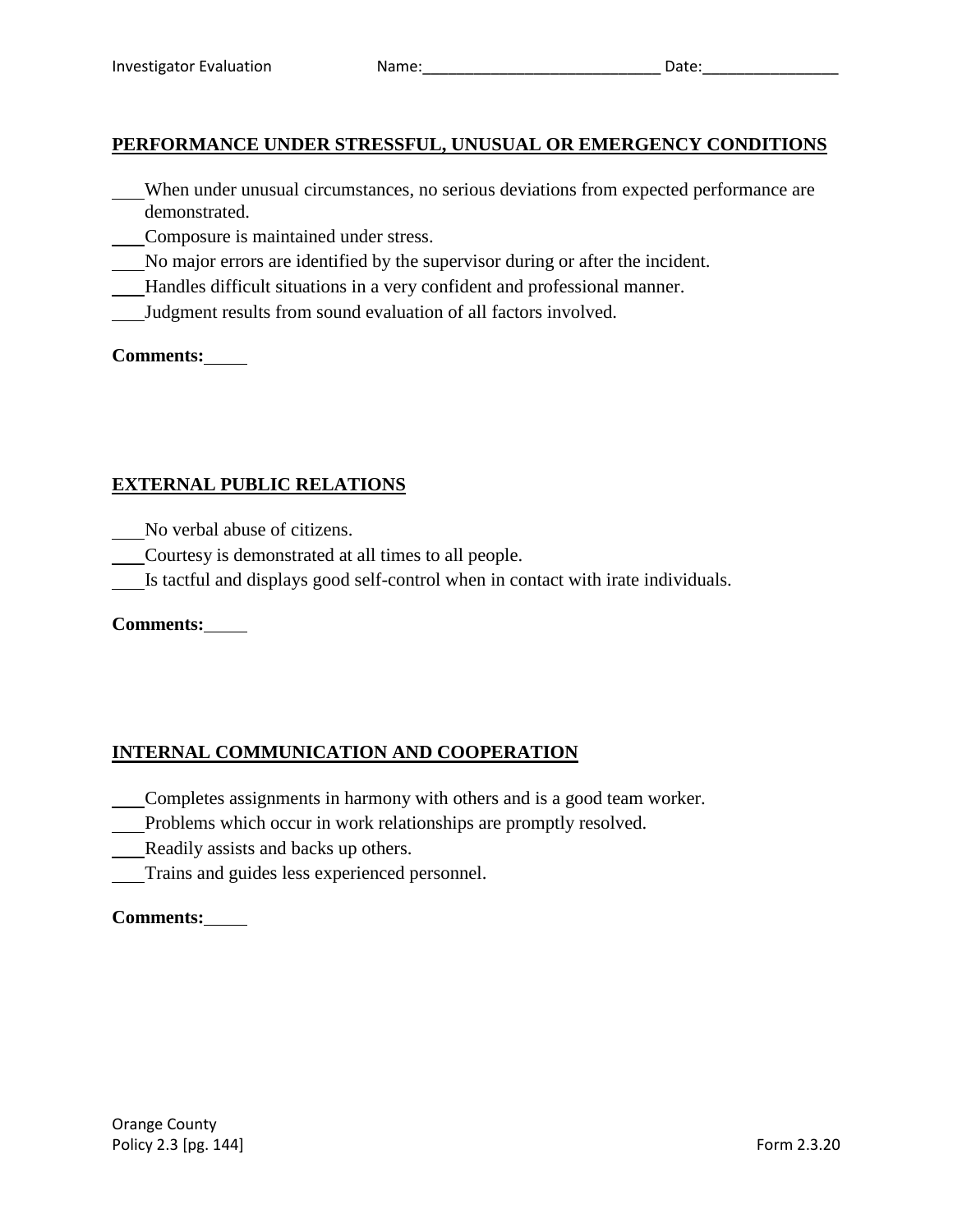#### **REPORT PREPARATION, SUBMISSION AND PRESENTATION**

- Reports are submitted on time.
- Field notes are used and maintained.
- Reports are legible, concise, grammatically correct and contain all required information.
- Reports and information are rarely returned for correction.
- Proper interrogation and interview techniques are used.
- Evidence is preserved and thoroughly described.
- Reports contain all applicable paperwork, and photographs.

#### **Comments:**

#### **USE, CARE AND MAINTENANCE OF EQUIPMENT**

- Vehicles are not abused through poor driving habits.
- Equipment is not lost or damaged due to carelessness.
- Specified operating and safety procedures are followed in the use and maintenance of equipment.
- Cruisers are kept clean and serviced.
- Equipment is kept clean, taken care of, and always in working condition.
- Work area is kept clean and organized.
- Wears a bullet-proof vest at all appropriate times.

**Comments:**

#### **CONFORMANCE TO DIRECTION AND DIRECTIVES**

- Instructions are followed and assignments completed on schedule.
- Unassigned time is effectively utilized.
- Special attention is directed to high accident or crime areas.
- Work does not have to be closely supervised.
- Organizational ability and ability to multitask.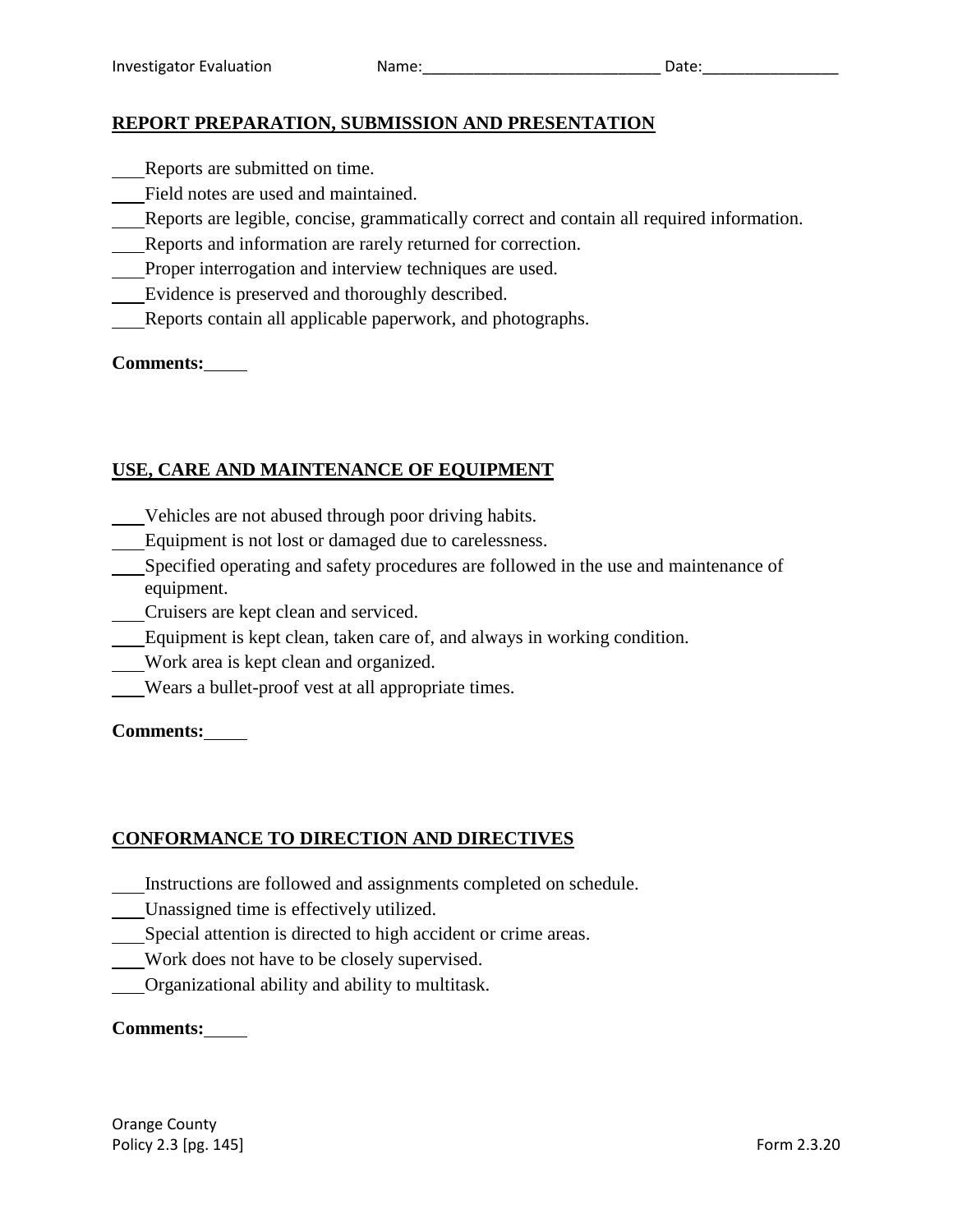#### **COMPLIANCE TO POLICIES, PROCEDURES AND REGULATIONS**

- Sheriff's Office policies, general orders, procedures, etc., are followed as prescribed or exceptions are approved by supervisor.
- Sick leave is not abused.
- Leave time is used only as authorized or specified.

#### **Comments:**

#### **PHYSICAL CONDITION AND APPEARANCE**

- Uniform and equipment are well kept and pride is taken in appearance.
- All physical standards prescribed by the department are met.
- Corrective measures recommended by physician or other designated health representative are followed in a timely manner.

**Comments:**

**CORE VALUES:** Assign a numeric to each box, then list examples or actions that demonstrate how the employee embodies each core value. Complete all sections.

Integrity: Employee's actions are guided by ethical and honest conduct.

Leadership: Employee is an example to others.

Service: Employee is responsive and service-oriented to meet customer needs.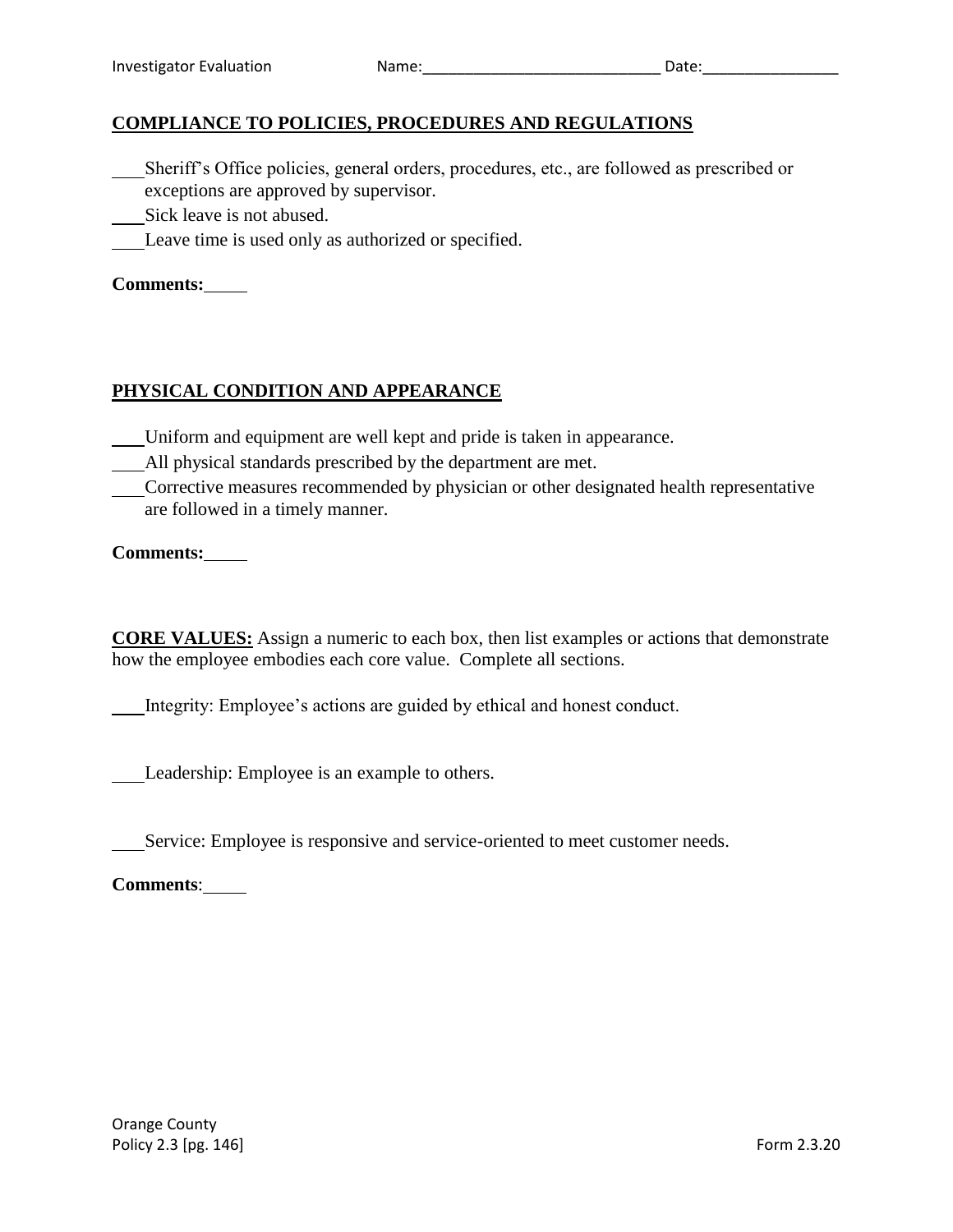#### **County Policy**

- Is well versed in applicable county policies, knows where to find the most updated policy
- Follows all applicable county policies
- Makes appropriate inquiries as to the meaning or directives included in county policy before acting.
- Completes all county policy required forms and documents in a timely matter.

**Comments:** 

# **CALCULATION OF RATING**

- **A. TOTAL SCORES**
- **B. NUMBER OF CATEGORIES**
- **C. RATING DETERMINATION (A/B)**

## **PERFORMANCE RATING**

4.5-5.00 and no ratings below satisfactory –Exceptional 3.5-4.49 and no ratings below satisfactory – Above Satisfactory 2.5-3.49 and no unsatisfactory ratings – Satisfactory 1.5-2.49 – Below Satisfactory  $0.0 - 1.49$  – Unsatisfactory

#### **Development and growth potential:**

Include comments on employee's major strengths, accomplishments made during this review period and development achieved since the last performance evaluation.

#### **Completed goals and objectives:**

Review the results of goals and objectives completed within this performance cycle.